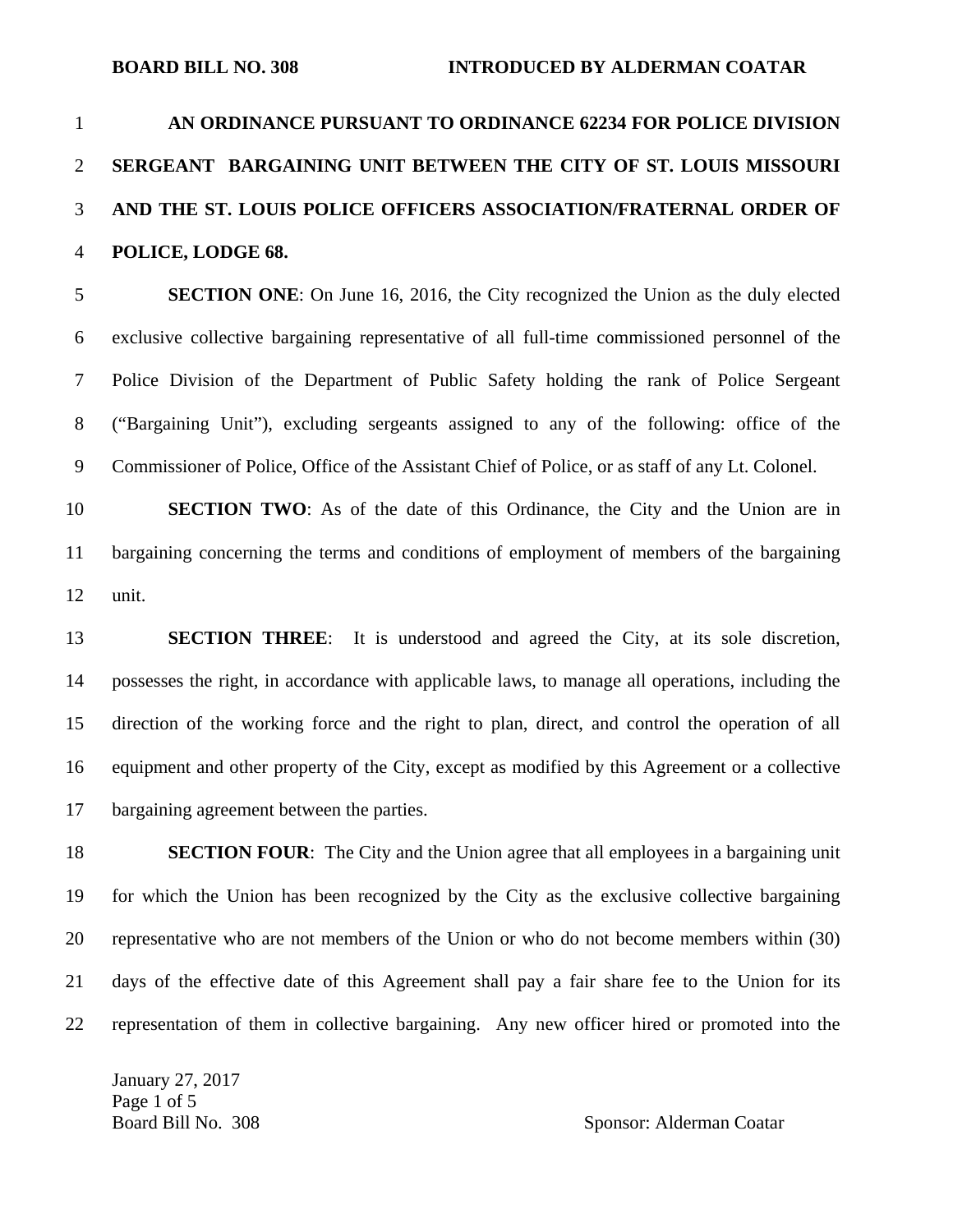1 bargaining unit represented by the Union who does not become a member of the Union within 2 thirty (30) days and remains in the bargaining unit shall pay a fair share fee to the Union. Said 3 fee shall be determined by the Union and agreed to by the Director Personnel in accordance with 4 Ordinance 62234 and Section Five of this Agreement; provided, however, that the amount of 5 said fee shall not exceed the cost of Union dues or the cost of the collective bargaining process 6 and contract administration in pursuing matters affecting wages, hours, and other conditions of 7 employment.

8 **SECTION FIVE**: It shall be the sole responsibility of the Union to calculate the amount 9 of the fair share fee that may be charged to non-members within a bargaining unit. The Union 10 shall establish procedures for the calculation of fair share fees which shall comply with 11 applicable law; provided, that any asserted failure to comply with applicable law on the part of 12 the Union shall not be a basis for any refusal or failure by the City to deduct or transmit such fair 13 share fees calculated by the Union unless such refusal is otherwise provided for in this 14 Agreement. All fair share fees calculated by the Union shall be reviewed and agreed to by the 15 Director of Personnel prior to implementation.

16 **SECTION SIX**: Upon identification of the employees in a bargaining unit who are not 17 members of the Union and completion of the notification process described below, the City shall 18 deduct from the earnings of said employees the amount of such employees' fair share fee as 19 determined by the Union and agreed to by the Director of Personnel, and shall promptly remit 20 such monies together with appropriate records to the designated Union official.

January 27, 2017 Page 2 of 5 Board Bill No. 308 Sponsor: Alderman Coatar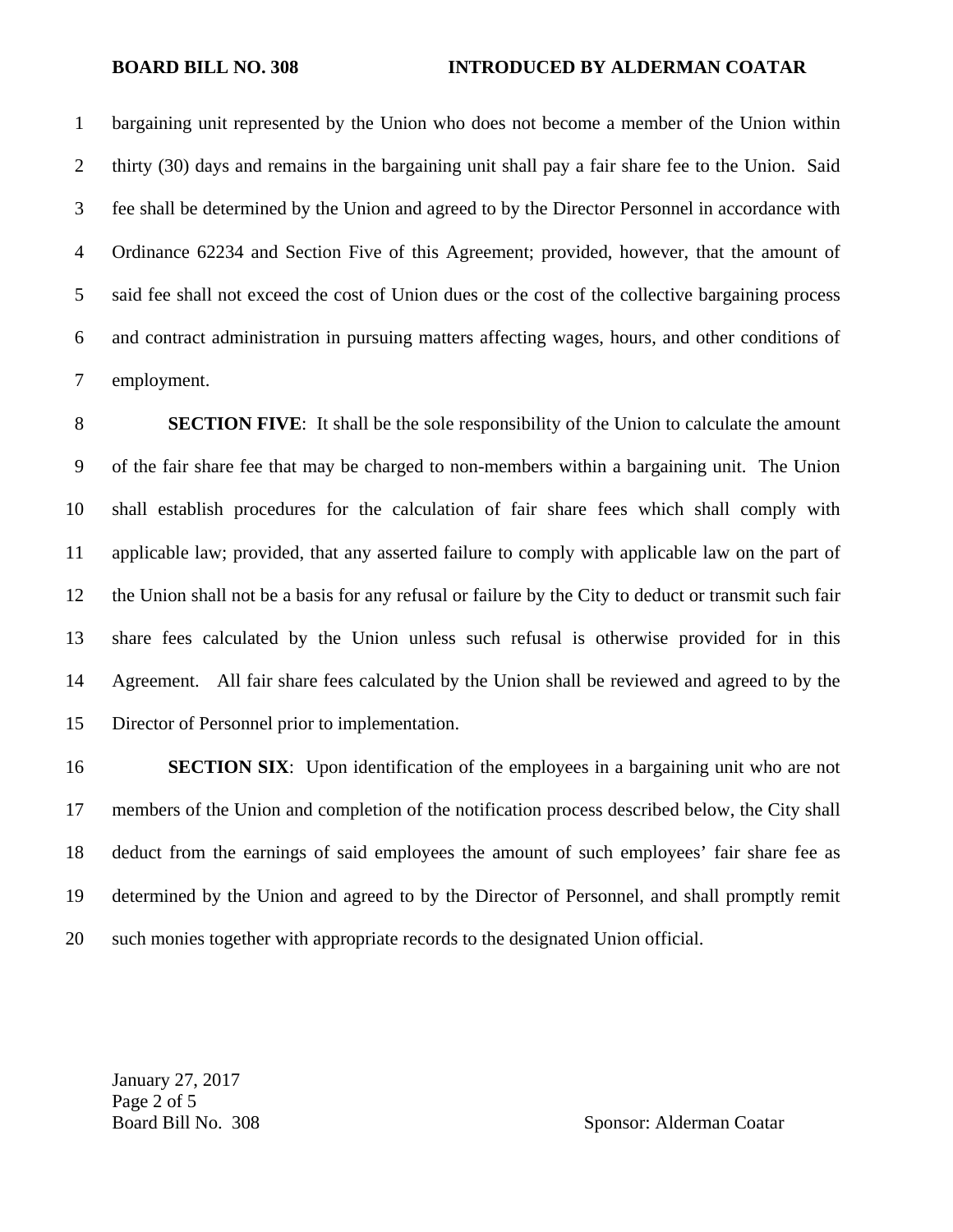- 1 **SECTION SEVEN**: The Union agrees that it shall issue a notice to all bargaining unit 2 employees who are not members of the Union on an annual basis which shall provide the 3 following:
- 4 **A**. A statement of the amount of the fair share fee payable by bargaining unit 5 employees who are not members of the Union;
- 6 **B**. A statement disclosing the method of calculating such fair share fee, including the 7 financial information on which such calculation is based;
- 8 **C**. The procedures which must be followed by such employee if the employee wishes 9 to challenge the Union's calculation of the amount of the fee which is properly chargeable to 10 such employee.
- 11 The notice required by this Section shall be provided to each non-member employed in 12 the bargaining unit represented by the Union prior to the commencement of fair share fee 13 deductions and at least each calendar year thereafter. In addition to the annual distribution 14 described above, the notice required by this Section shall be provided to each new employee in 15 the bargaining unit and to each employee who has ceased membership in the Union, prior to the 16 deduction of fair share fees from the earnings of such employee. The City agrees to provide to 17 the Union, within thirty (30) days after the effective date of the Agreement, a list containing the 18 names and work addresses of each nonmember employed within a unit represented by the Union. 19 The City agrees to notify the Union of the name and work address of each new employee 20 working in the bargaining unit and of each employee who ceases membership in the Union 21 within thirty (30) after such employee begins employment or ceases membership.

January 27, 2017 Page 3 of 5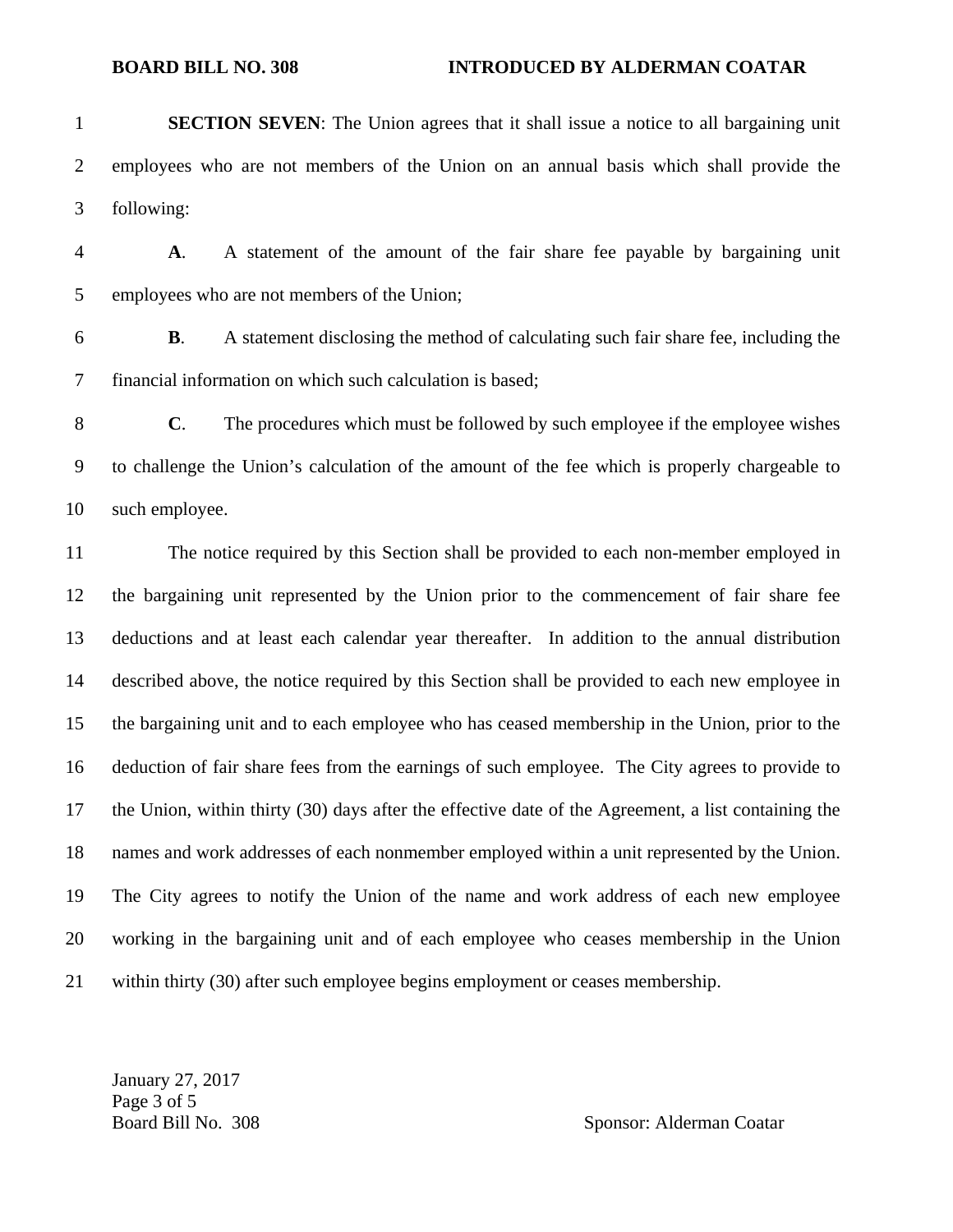1 **SECTION EIGHT**: In the event any employee challenges the Union's right to, or 2 calculation of the fair share fee payable by such employee, such challenge shall be heard by the 3 Civil Service Commission, which shall promptly hold a hearing and decide the matter. No fair 4 share fee shall be withheld from an employee challenging the withholding or amount of the fee. 5 Upon the conclusion of such a challenge, all fees determined to be payable by the Civil Service 6 Commission and not previously paid as a result of such challenge shall become immediately due 7 and payable.

8 **SECTION NINE**: The Union agrees to indemnify and hold the City harmless against 9 any liability which may arise by reason of any action taken by the City in complying with the 10 provisions of the Agreement provided that:

11 **A**. The City gives the Union notice in writing of any claim, demand, suit or other 12 form of liability in regard to which it will seek to implement this Section; and

13 **B.** If the Union so requests in writing and the City agrees, the City will relinquish to 14 it full responsibility for the defense of such claim, demand, suit or other form of liability and will 15 cooperate with the Union in gathering evidence, securing witnesses and all of other aspects of 16 said defense. It is expressly understood that the provisions of this Section will not apply to any 17 claim, suit or other form of liability which may rise as a result of any type of willful misconduct 18 by the City or the City's improper execution of the obligations imposed upon it by this 19 Agreement.

## 20 **SECTION TEN**: All employees covered by this Agreement shall have the right to file a 21 timely objection about the withholding of fair share fees with the Civil Service Commission.=

January 27, 2017 Page 4 of 5